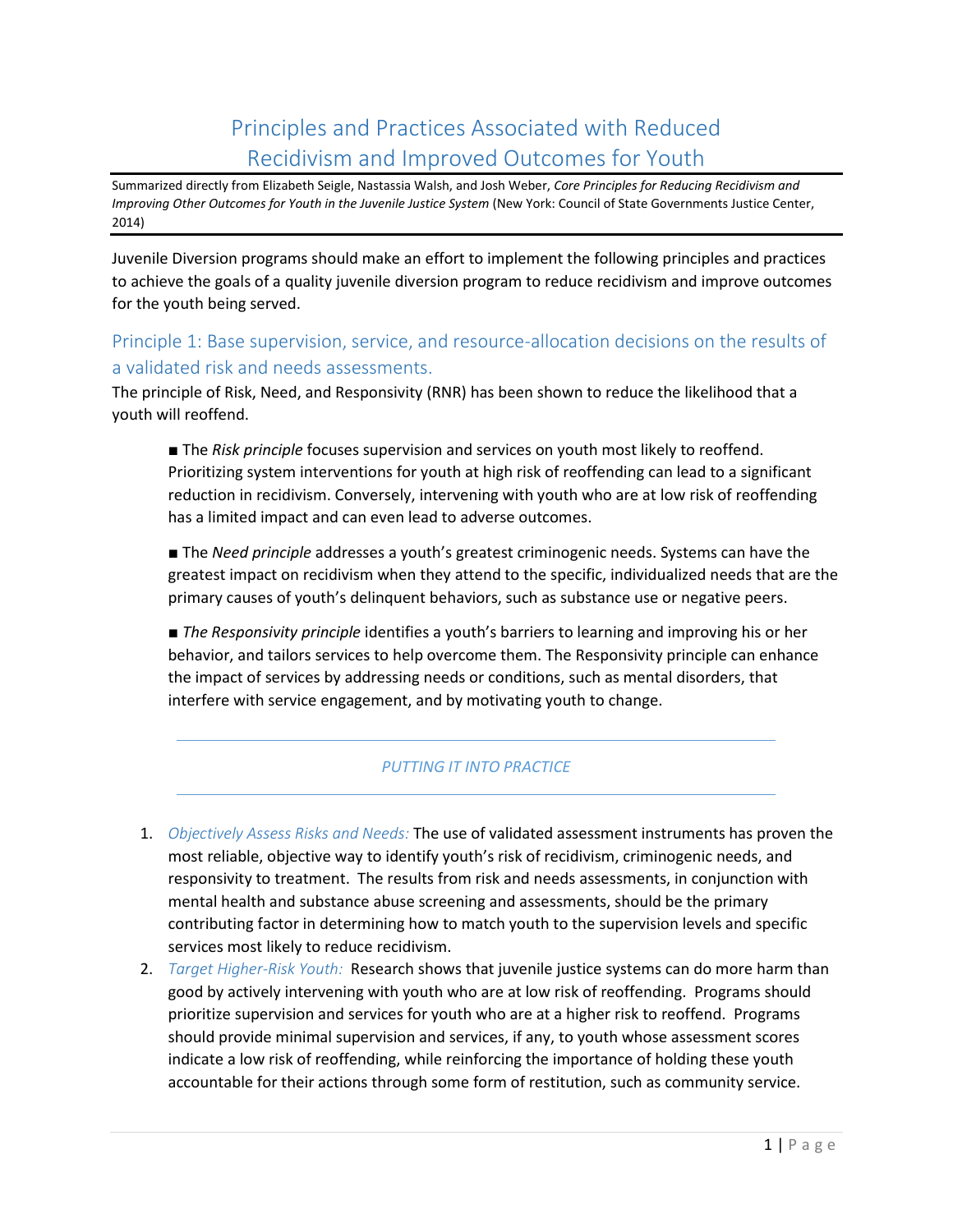- 3. *Address Youth's Greatest Criminogenic Needs:* Dynamic risk factors are the primary cause of youth's delinquent behavior. Although static risk factors are strong predictors of reoffending, these dynamic risk factors can be stronger predictors of certain types of reoffending (mainly violent), than the static risk factors, such as offense history and age at offense. Programs should use a validated assessment tool to identify the primary cause of a youth's delinquent behavior and focus the intervention on addressing those causes. Addressing dynamic risk factors results in a reduce likelihood of reoffending, rather than system interventions that focus on creating fear of punishment. Programs can also increase the impact of matching services to youth's dynamic risk factors by ensuring that service case plans leverage youth's strengths, such as family support, positive peers, skills, and interests, as well as account for their barriers to change.
	- a. **Dynamic Risk Factors** are those that can be changed as part of the normal developmental process or through system interventions. Some of the most prevalent factors for young people include:
		- i. Family/parenting problems
		- ii. Negative beliefs and attitudes
		- iii. Negative peers
		- iv. Poor school performance
		- v. Substance use
		- vi. Lack of social attachments
- 4. *Assess to Identify Youth with Mental Health and Substance Use Treatment Needs, and Match them to Services:* Mental health is a critical factor in whether youth engage with and respond to programs and services, and substance use is one of the most common and difficult dynamic risk factors. Risk and needs assessments typically don't assess mental health, and they are not always able to identify youth with significant substance use disorders. Youth assessed as having significant but not immediate mental health or substance use treatment needs, and who are also identified through validated risk assessments as being at low to low/moderate risk of reoffending, should receive minimal supervision or services from the juvenile justice system. Instead, being referred to the behavioral health system to ensure the youth's behavioral health and community-support needs are met primarily by the behavioral health system.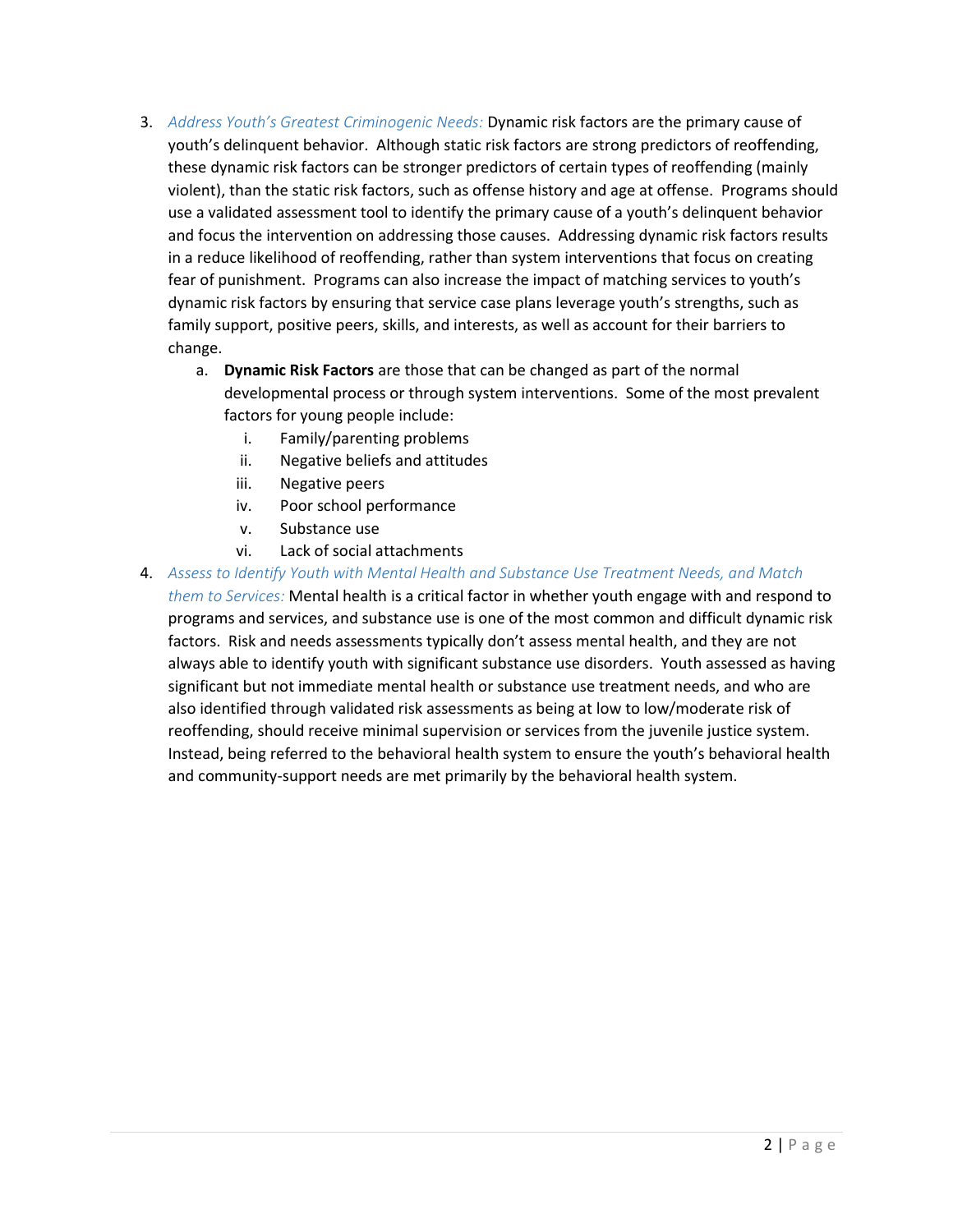# Principle 2: Adopt and effectively implement programs and services demonstrated to reduce recidivism and improve other youth outcomes, and use data to evaluate system performance and direct system improvement.

Many interventions aimed at deterring youth from delinquent behavior are ineffective at reducing recidivism and improving other youth outcomes - primarily programs based on control, discipline, fear, surveillance, or punishment. Programs and practices that fail to address the underlying cause of youth's behavior consistently demonstrate negligible or negative effects. Therapeutic interventions, counseling, mentoring, etc., are generally more effective than punitive ones.

- 1. *Employ Effective Services:* While traditional supervision can suppress delinquent behaviors short term, youth that are no longer under system supervision tend to revert to their previous delinquent activities if their attitudes, beliefs, skills, and support system have not fundamentally changed. Programs and practices focused on promoting youth's positive development are most effective interventions. Cognitive behavioral interventions that help youth change the thinking patterns that contribute to delinquency and to develop the skills to make more pro-social decisions have proven to substantially improve youth outcomes. Effective service approaches for youth also seek to strengthen parenting skills and youth-family interactions and to connect youth to other positive adults, peers, and activities in their schools and communities.
	- a. *Cognitive Behavioral Therapy (CBT)*: Services focused on changing the way youth think, especially through cognitive behavioral therapy, can improve outcomes for youth. Trained staff can use CBT to help youth identify and change the beliefs, attitudes, and behaviors that contribute to their delinquency. The most effective CBT approaches are action-oriented, helping youth develop and practice skills needed to make better decisions, particularly when confronted with circumstances that could lead to further delinquent behaviors.
	- b. *Family and Community-Centric Approaches:* Youth's families, peers, schools, and communities exert significant influence on their behavior. As such, many of the programs that have demonstrated the most success focus not only on facilitating youth behavioral change, but also seek to strengthen youth-family interactions, improve parenting skills, and connect youth to other positive adults, peers, and activities in their schools and community. This approach can help family members learn how to rely on each other and local supports—rather than continued services from external providers—to meet their needs.
- 2. *Prioritize Implementation Quality and Evaluation:* Close fidelity to evidence-based programs and practices produces the largest effects on recidivism, while poor fidelity can result in limited or even negative effects. A system of implementation standards, the ongoing assessment of program quality including ensuring youth receive the proper "dosage" of services, improvement processes, such as ongoing training and coaching, and data collection and outcome evaluation activities can facilitate high implementation quality and achieve expected results.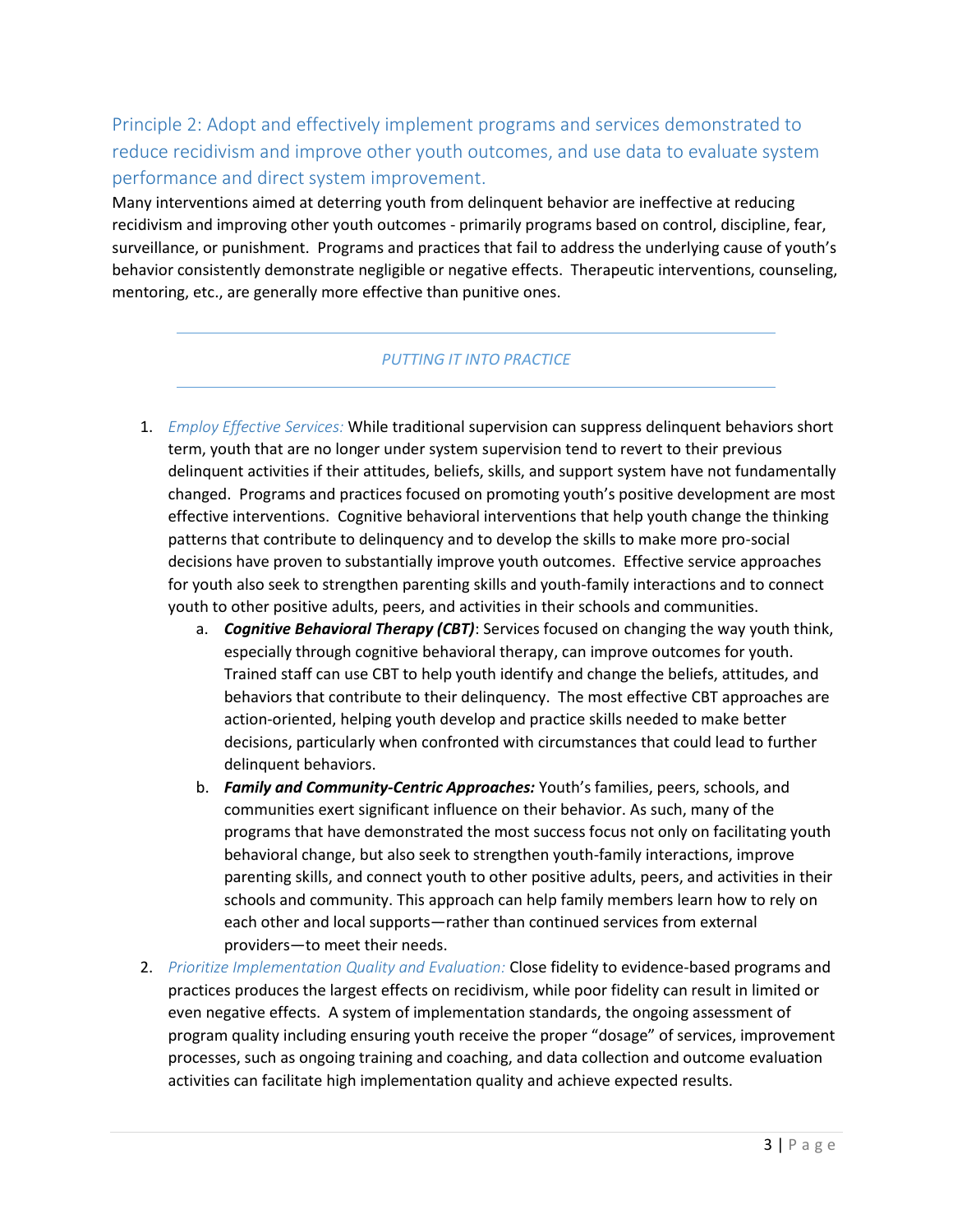# Principle 3: Employ coordinated approach across service systems to address youth's needs.

Many youth involved in the juvenile justice system have mental health, substance use, child welfare, and education needs that can contribute to their likelihood of reoffending into adulthood and prevent them from achieving other positive outcomes. Following best practice recommendations on what works will effectively address some of the dynamic risk factors a youth has, but no system has the resources or expertise to successfully address the multifaceted needs of the youth.

- 1. *Coordinate Services Across Systems:* Programs should partner with other key service systems in which youth are or should be involved in order to assess and effectively address their needs. The program needs to coordinate services with behavioral health, child welfare, education, and other service systems to address the youth's needs. Besides improving outcomes, other benefits of coordinating services across systems will create less duplication of efforts and systems working at cross-purposes; streamlined agency and provider decision making and service delivery; clearer delineation of the role of juvenile justice to reduce tendency to push low-risk youth into the juvenile justice system only to access needed services that they should be receiving from other service systems; and increased utilization of available services and an identification of service gaps so juvenile justice and other service systems can cost-effectively address youth's needs across systems.
	- a. **Mental Health***:* While mental health is not directly linked to a youth's likelihood of delinquent behavior, the failure to accurately identify and appropriately treat youth's mental disorders can exacerbate their conditions and make them less able to participate effectively in programming to improve behavior. It is important for juvenile justice providers to partner with the mental health system, as the juvenile justice system has limited expertise on service providers, barriers to accessing services and navigating payment reimbursement policies. The best way to treat a youth's mental health needs with limited resources would be interventions that utilize cognitive behavioral and family-centric approaches. Using telepsychiatry to provide mental health services through videoconferencing can also be a cost effective way to address a lack of local treatment capacity.
	- b. **Substance Use**: Substance use is one of the primary causes of delinquent behavior. Research has demonstrated that the presence of a substance use disorder and the level of youth's substance use are strongly related to reoffending well into young adulthood. Providing substance use treatment has been shown to have a measurable and long-term impact on youth behavior. Juvenile justice agencies should invest in effective substance use treatment and collaborate with behavioral health to deliver and oversee these services both while youth are under juvenile justice supervision and after supervision ends. Effective interventions should:
		- i. Be community based;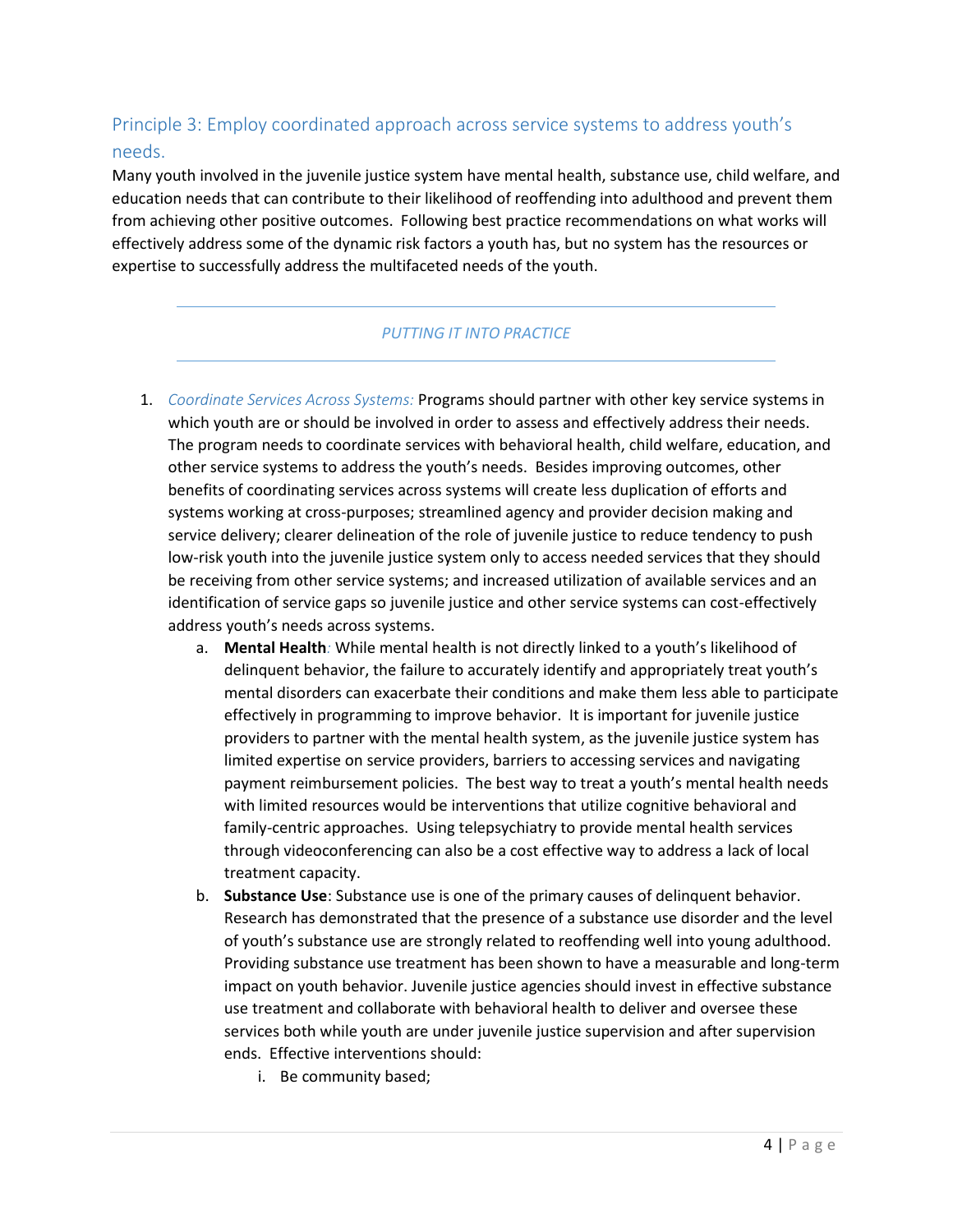- ii. Provide a comprehensive, integrated response to youth's substance use and/or mental disorders, as well as the primary cause of their delinquent behaviors;
- iii. Be at least 90 days in length;
- iv. Involve families;
- v. Utilize cognitive behavioral approaches and other techniques to motivate youth and families to engage in services and help youth develop the skills needed to make better choices; and
- vi. Recognize that relapse is typical and youth require ongoing access to treatment beyond the period of supervision for long-term success**.**
- c. **Child Welfare**: It is estimated that as many as 65 percent of youth in the juvenile justice system may have past or current involvement in the child welfare system. These "crossover" youth generally remain in the juvenile justice system longer than their peers and receive more restrictive supervision than warranted by their risk level. These youth are also at greater risk for reoffending and having poor long-term outcomes than youth in the juvenile justice system who have not been involved with the child welfare system. Given that the juvenile justice and child welfare systems can have competing goals and values, while exhibiting clear differences, both systems should work together to:
	- i. Share information to ensure youth's involvement in each system is easily identifiable by the other system;
	- ii. Provide joint case planning and assessment resulting in a unified service plan to address primary cause of delinquent behaviors while also promoting youth safety, well-being, and better family functioning;
	- iii. Coordinate services delivery and case management to minimize the use of resources and the potential for systems working at cross-purposes; and
	- iv. Engage families in all major cross-system decisions, plans, and services.
- d. **Education**: Youth in the juvenile justice system are significantly more likely to be suspended or expelled, have academic skills below their grade level, possess a learning or developmental disability, and drop out of school. Enrollment in school and academic achievement is associated with better recidivism rates and outcomes into adulthood, and degree attainment is strongly associated with future earning potential. Programs should collaborate with the schools to keep youth in school, address the youth's barriers to learning, and promote continued academic progress. With both systems working together, they can develop a graduated response policy to the youth's misbehavior to use more developmentally appropriate alternatives to suspensions and expulsions, reduce the number of school based offenses and referrals to the juvenile justice system, identify and address problem behaviors before youth are rearrested, and help promote their school attendance and achievement.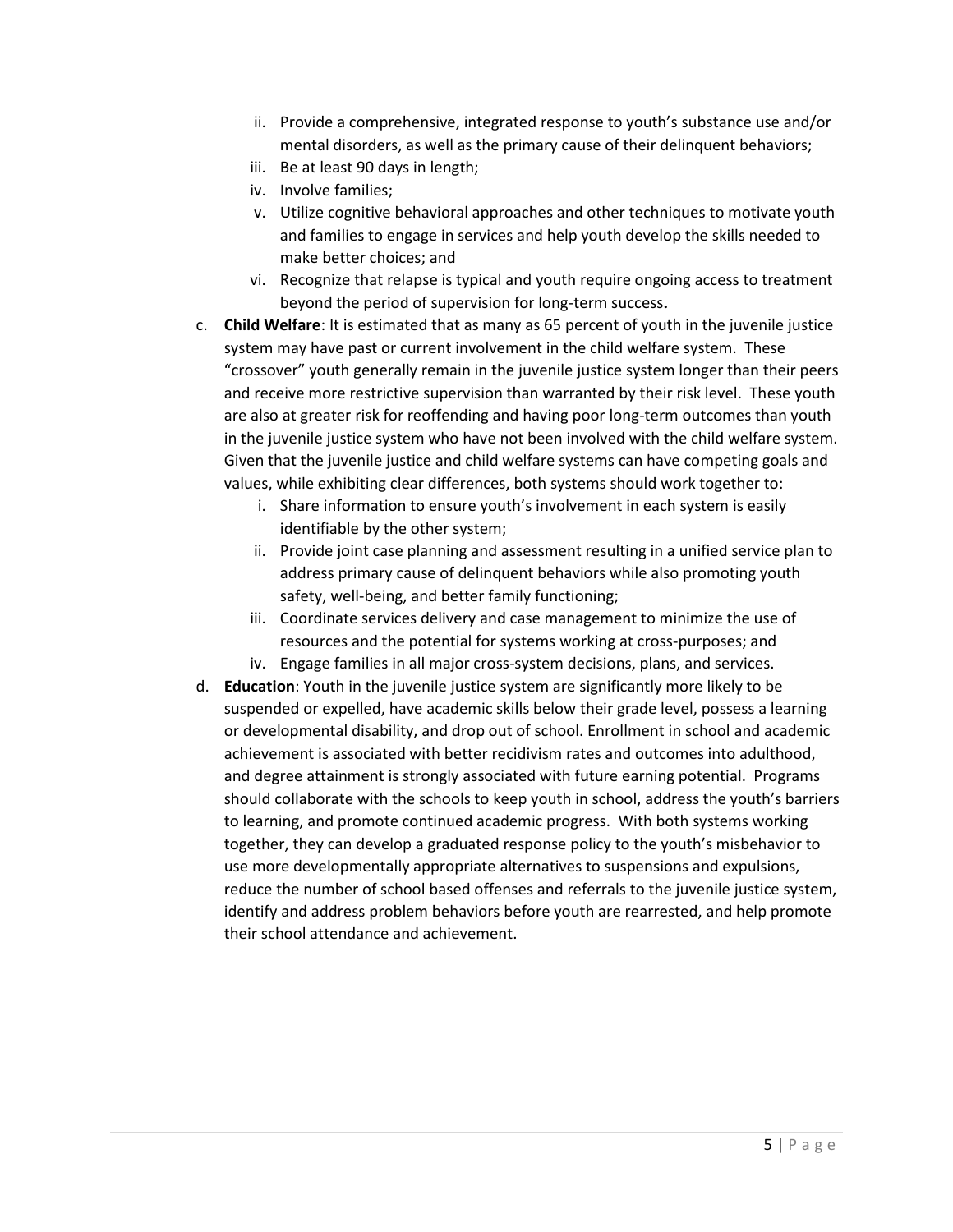# Principle 4: Tailor system policies, programs, and supervision to reflect the distinct developmental needs of adolescents.

Research on the relationship between age and crime shows that most youth "age out" of delinquent behavior without formal system intervention. Young people are not mini-adults. Their families, peers, schools and communities have a significant influence on their beliefs and actions. A developmentally appropriate approach to working with youth should be the basis for all policies, programs, and supervision in the juvenile justice system.

- 1. *Supervise Youth in a Developmentally Appropriate Manner:* Traditional supervision of youth alone has a small, if any, impact on recidivism and other youth outcomes once it's over. This impact is particularly muted when contact is brief, authoritarian, and concentrated on monitoring and enforcing requirements instead of engaging youth and promoting positive youth behaviors. Supervision is most effective when less focused on catching youth doing something wrong and more focused on helping them do right. Long-term positive impact on youth behaviors can be achieved by promoting three key developmentally appropriate policies and practices:
	- a. *Establish appropriate conditions of community supervision:* Do not set youth up to fail by establishing a laundry list of conditions that are difficult to understand and unrealistic to achieve. Ask yourself if this "requirement" will make it harder for this youth to succeed.
	- b. *Reposition the role of supervision officer:* Programs should spend less time monitoring the conditions of supervision and more time helping to address the primary cause of youth's delinquent behaviors. This can be done by:
		- i. Allow for more frequent and meaningful contact between the officer and youth;
		- ii. Use the youth's assessed risk level to determine the frequency of contact;
		- iii. Require regular contact with family members and other important members of youth's support network;
		- iv. Allow supervision sessions to be held in youth's home or other environments in which they feel secure and more likely to engage and respond to interventions; and
		- v. Support training for officers in evidence-based techniques, such as cognitive behavioral approaches, for engaging youth and facilitating changes in their attitudes and behaviors.
	- c. *Institute graduated responses to youth behavior:* Given that adolescents are particularly responsive to external rewards and are relatively insensitive to degrees of punishment, programs should mostly use incentives and rewards, rather than threats or punitive consequences, to promote youth compliance with conditions. At the same time, a fundamental part of adolescence is making mistakes and learning from them. When youth fail to adhere to supervision mandates, a graduated response system should be used to employ a continuum of interventions to address youth misbehavior,